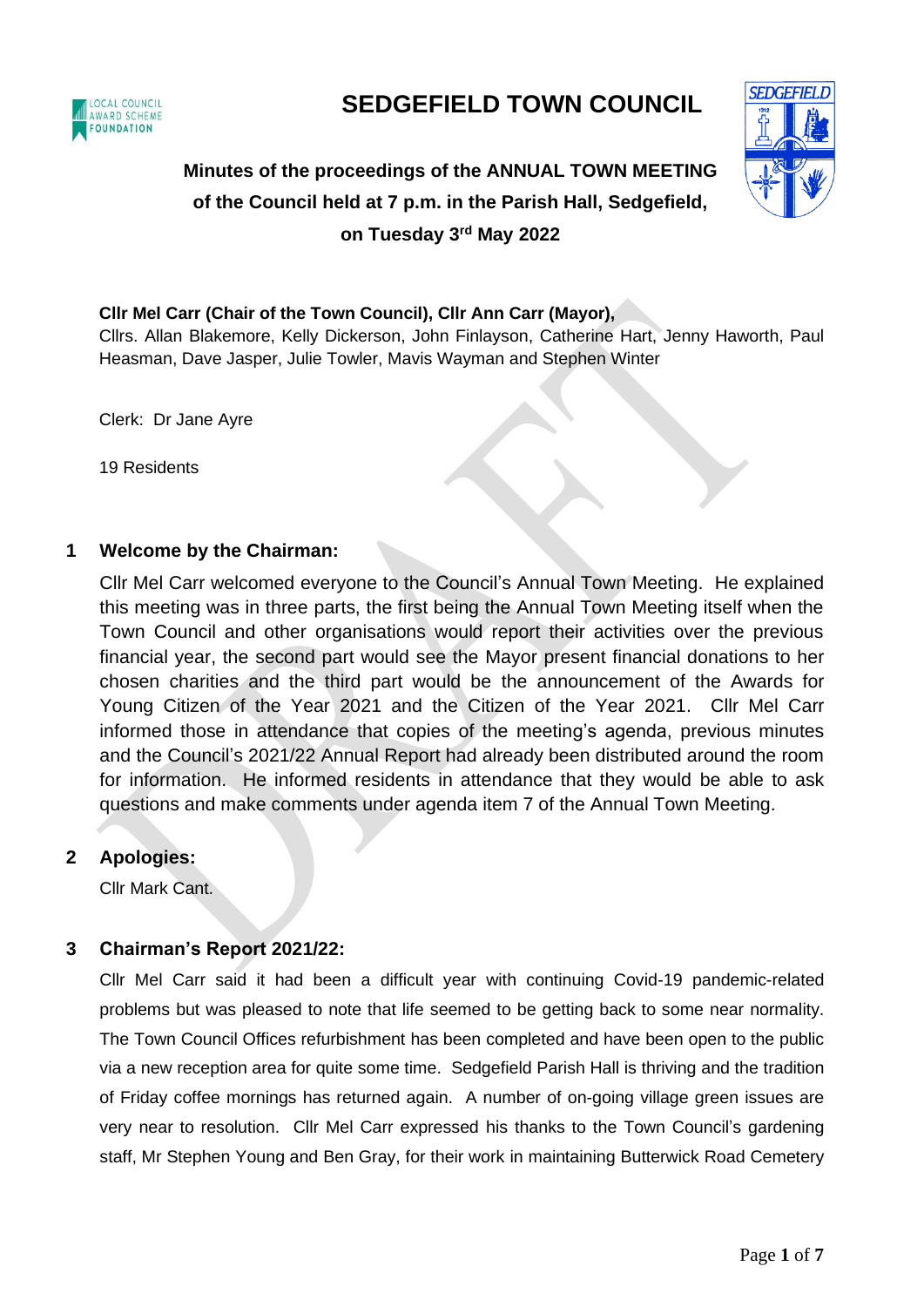and, along with the Sedgefield In Bloom group, keeping the Town's floral displays and open areas so beautiful. He went on to report that extensive refurbishment of the Town's festive lights had taken place along with essential work on trees around the central village green area. This had culminated with the Mayor and Santa switching on the Town's festive lights despite coinciding with the arrival of Storm Arwen! The Town Council continues to monitor and push for information from Durham County Council regarding Section 106 monies as it tries to ensure Sedgefield benefits from such. The Town Council's plans for expanding Butterwick Road Cemetery are progressing and this matter is becoming urgent. Cllr Mel Carr concluded his report by thanking his fellow Cllrs for all their support over the last year.

Cllr Allan Blakemore took this opportunity to present a small token of thanks on behalf of the Town Council for Cllr Mel Carr's work over 2021/22 as the Mayor of Sedgefield's Consort.

## **4 Minutes of the Annual Town Meeting held 18th May 2021:**

The minutes from the Annual Town Council meeting held on 18<sup>th</sup> May 2021 were proposed by Cllr Allan Blakemore as being a true record and this was seconded by Cllr Julie Towler. The minutes were then agreed as being a true record of the meeting.

## **5 Matters Arising:**

The Clerk reported that Sedgefield Youth Club had been relaunched in September 2021 and was now thriving with very high attendance figures and lots of plans currently being worked on to deliver a varied programme of school summer holiday activities. Information regarding the Youth Club can be found in the Town Council's 2021/22 Annual Report.

## **6 Reports:**

#### **6.1 Town Council Annual Report 2021/22:**

The Clerk reminded all present that copies of the Town Council's Annual Report 2021/22 had already been circulated around the room and would be shared through the residents database, promoted on Twitter and placed on the Council's website from Wednesday 4th May 2022 as well as paper copies available in the Town Council Offices. Cllr Mel Carr informed all in attendance at the meeting that the Annual Report contained a Mayor's Report by Cllr Ann Carr (pages 8-9), Policy & Resources Committee Report by Cllr Allan Blakemore (pages 10-11), Personnel Committee Report by Cllr Allan Blakemore (page 11), Community Development & Engagement Committee Report by Cllr Ann Carr (page 12), Community Chest Report by Cllr Julie Towler (page 13), Sedgefield Youth Club Report by Cllr Julie Towler (page 14), Allotments update (page 15), Sedgefield Extra/Twitter/Website Update (page 16), Review of Past Year by Clerk (pages 17-19) and financial information in the form of income and expenditure account plus consolidated balance sheet (pages 20-21).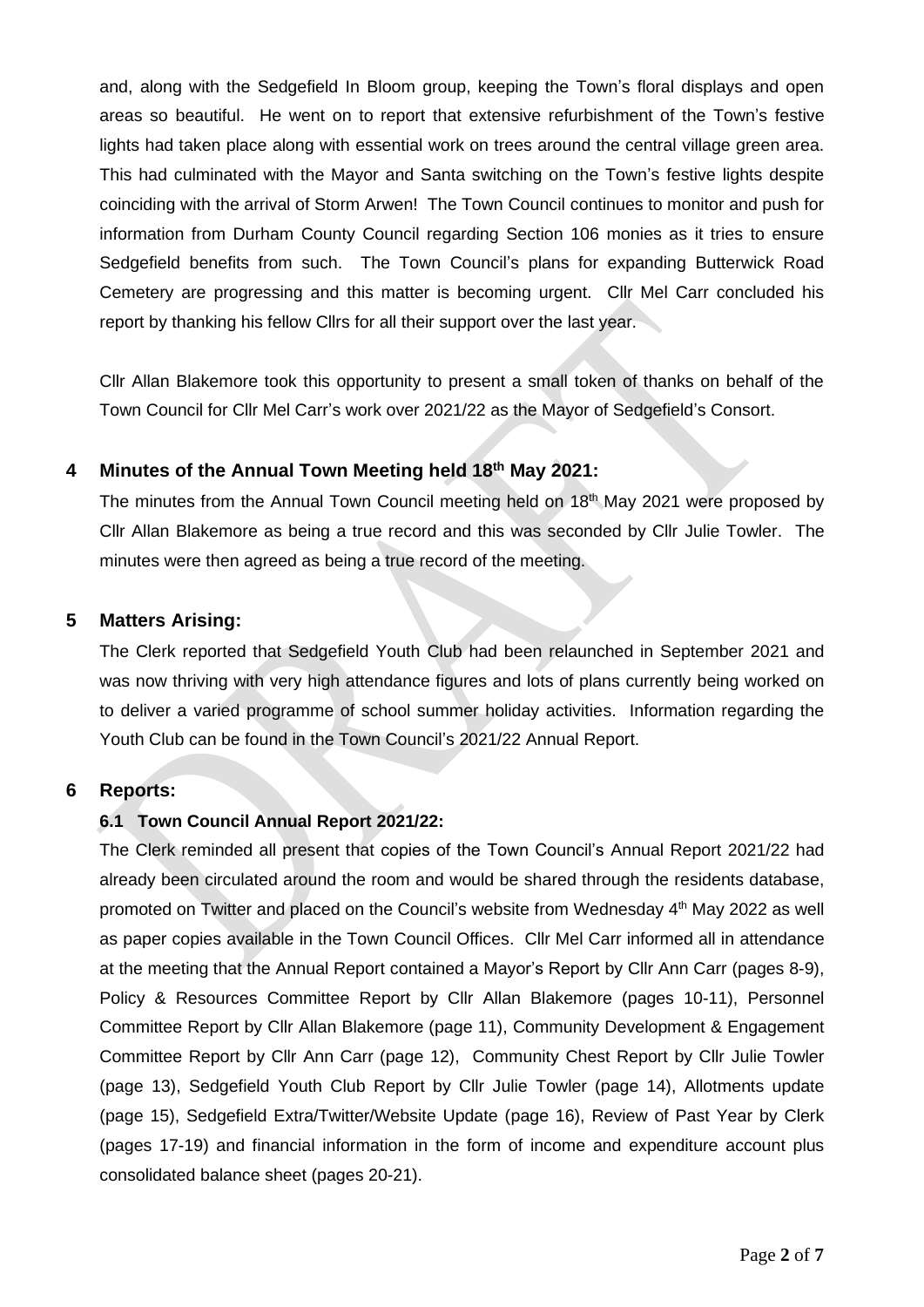#### **6.2 Durham County Council Sedgefield Electoral Ward Councillors:**

County Cllr Chris Lines reflected the last 12 months had been one of significant change for DCC, particularly after their Annual Meeting on 26<sup>th</sup> May 2021 following which every County Cllr had a new role with learn as either being in opposition or in the new Joint Administration. Coming towards the end of the first year in office the new Joint Administration have taken forward three projects which had been key issues in the 2021 local government elections, namely the matter of the DLI Museum and its collection, the recently built building at the Sands in Durham as potential new DCC headquarters and leisure transformation. Looking Countywide work has also been undertaken, and continues, to progress on County Durham's bid for City of Culture 2025, a potential devolution settlement and progressing constituency bids for levelling up funds. County Cllr Lines said DCC Officers have also had to adapt to new ways of working and building new working relationships with Cllrs. Focusing on Sedgefield, over the last 12 months County Cllrs have focused on collaboration work with Sedgefield Town Council (and Fishburn Parish Council) an approach which has been openly welcomed by all. Emphasis has been put on open communications and this has been assisted with County Cllr Brown also being a Town Councillor. Work is progressing well with an active travel project looking at walking, cycling other non-car/sustainable transport options plus sustainable transport in the Sedgefield Ward. With regards to Section 106 monies, the sports allocations have provisionally been made and outstanding applications for such funds were submitted by the end of January 2022 with DCC now assessing those. The community "pot" of such funding is the next matter to be progressed. County Cllr Lines was aware the Town Council had already expressed an interest and initial application in relation to such monies. DCC are currently working on the eligibility criteria for such monies and process for allocating such. DCC will be transparent and open about this process and both local County Cllrs will play a role in promoting these monies and the process for applications. In addition to local electoral ward work County Cllrs also have special responsibilities assigned to them by DCC one of which for County Cllr Lines is Vice Chair of Scrutiny. County Cllr Lines concluded by saying the last year has been challenging but enjoyable.

County Cllr David Brown reminded all that he had been a County Cllr for a long time. He thanked fellow County Cllr Lines for the comprehensive monthly report which be provides to both Sedgefield Town Council and Fishburn Parish Council. County Cllr Brown reiterated the new ways of working which have been adopted by DCC in response to Covid-19 and whilst he personally was not comfortable with the IT and technology this had allowed work to continue through difficult times. County Cllr Brown gave an explanation of his various roles at DCC. He is a member of the South and East Planning Committees. He is heavily involved in licensing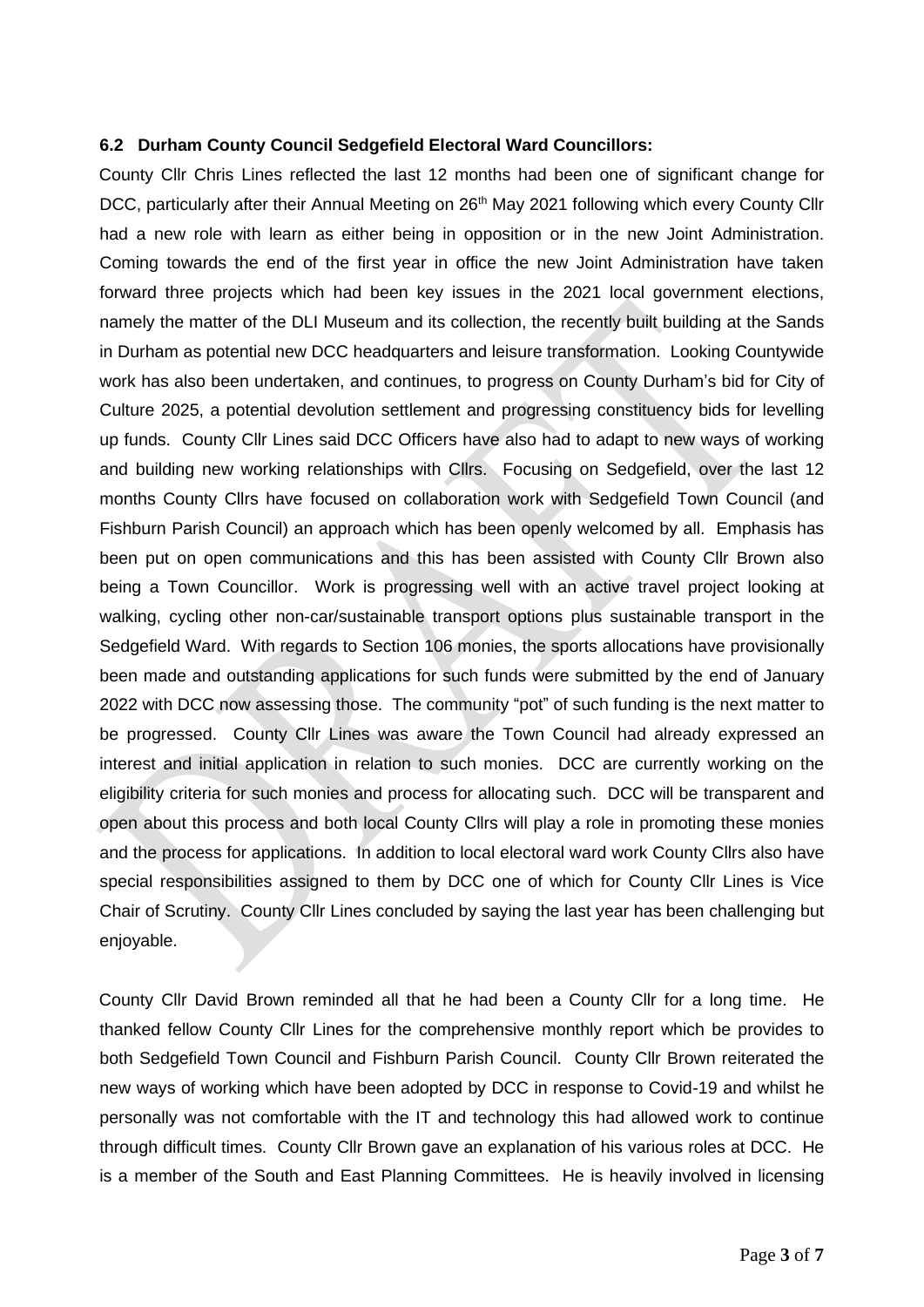matters including Chairs of Committees overseeing licensing of taxis and alcohol licences. In addition he is also a member of the Crematorium Committee and explained that Durham and Mountsett crematoriums are the only ones in the County run by the County Council with all others being privately operated. County Cllr Brown continues to deal with lots of residents on a daily basis to help progress and resolve a wide variety of issues.

### **6.3 Sedgefield Charities:**

Mrs Anne Gladwin explained she had taken over the role as Clerk to Sedgefield Charities in July 2020. The role of Clerk is one she holds jointly with her husband. Mrs Gladwin deals with the administrative side of the job and her husband the financial side. Mrs Gladwin explained Sedgefield Charities comprises of 3 parts and gave a summary of the Charities activities over the last 12 months. The Relief In Need element of the charity provides support to individuals and local charitable groups. In 2020 and 2021 the Charity had received fewer applications and as a result had issued fewer grants than normal. It was felt the reduced number of applications was most likely due to the impact of covid. In 2021 3 grants had been issued – a grant of £5,000 to the Pop In to cover Hall hire and supervisory costs, a grant of £6,000 to Citizens Advice County Durham and a grant to the Dementia Café to cover the cost of room hire as they had been unable to use the local fire station during covid. The Charities have also provided support to individuals and families who have experienced times of hardship. Funding had been given to Bishop Middleham Church for a new boiler and to Marie Curie for providing cancer support in the local area. The Charities Educational element has received applications from people progressing from A levels for higher education and two grants have been issued to two individuals going to University valuing £600 each. The Educational Fund also provides funding for young people going into further education such as A levels. Allocations are based upon family income. The Charities have given our more grants in the last year for this aspect of education than previously with 12 applications being submitted and 11 grants being issued. Several of these were renewals for young people who were progressing from their first to second years of education. Mrs Gladwin said that in 2022 the Charities would continue to be reactive to all applications which are submitted. Mrs Gladwin said the Charities were looking at new ways in which to promote their existence and work by supplementing previous traditional forms of advertisement with use of social media. Mrs Gladwin urged everyone to spread the word about the Sedgefield Charities and their work.

## **6.4 Sedgefield Development Trust:**

Mr Roger Clubley introduced himself as the Chairman of the Sedgefield Development Trust and was pleased to report that despite the pandemic the work of each of the Trust's projects had continued and were now focusing upon recovery and resuming new routines. Mr Clubley was sad to report that in September 2021 Mr John Fitzpatrick, a long-serving and dedicated Director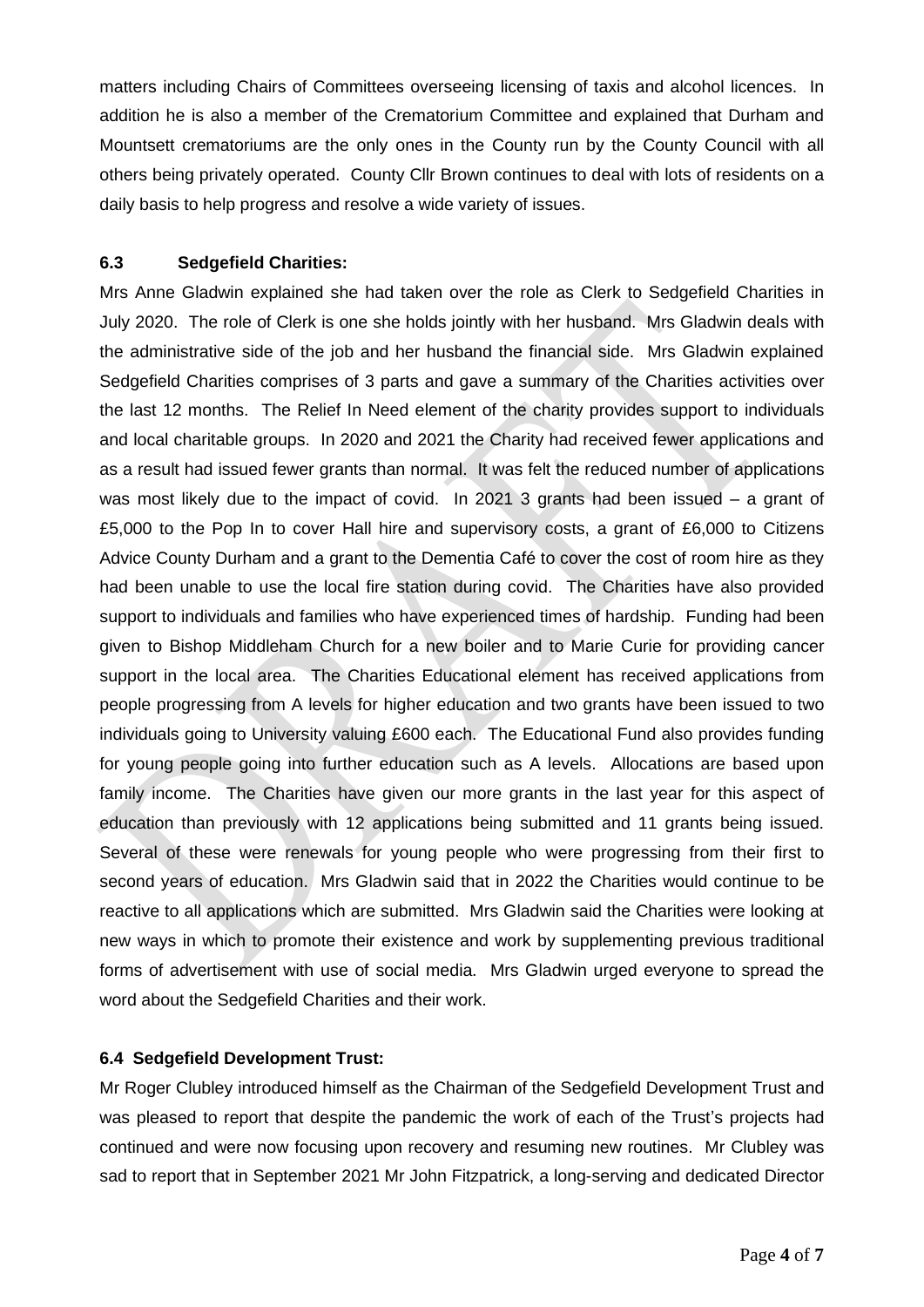and Trustee of the Trust who was involved since the Trust was established, had passed away. The Trust are currently working on making sure all their electronic records are being held in the same Cloud. This is going to be a long process but is underway. The Trust are also undertaking a comprehensive review of their governance policies and procedures and are receiving invaluable help from Durham Community Action in this regard. Mr Clubley gave an overview of the status and work of each of the Trust's various projects – Sedgefield Farmers Market, Energy Switch, Woodland and Wildlife, Homework Help, Repair Café, Bike & Active Travel, Sedgefield News, Bees at Hardwick, DIDO and Sew Easy – and was particularly pleased that many projects were welcoming younger attendees. Mr Clubley reported that whilst he continues in the role of Chairman of the Trust, Mike Ashwell is the Vice Chairman and other trustees are Janette Savage, Mark Darling, Cathryn Gathercote, Melissa Hinton, Tamzin Lafford, Sandy Clubley and Gloria Wills. Mr Clubley said the Trust has a wide range of other supported and noted that Cllr Mel Carr represents the Town Council and attends many of the Trust's meetings. Mr Clubley expressed his thanks to all volunteers connected with the Trust.

#### **6.5 Durham Constabulary:**

There was no Durham Constabulary report.

#### **7 Any Other Business:**

The Chairman, Cllr Mel Carr, asked members of the public if they had any questions for the Town Council, County Cllrs, Sedgefield Charities and/or Sedgefield Development Trust.

Mrs Julia Bowles said she had noted during the meeting references to Section 106 monies and reminded all that it was now 6 years ago since a group of residents had been given legal status to participate in the public planning inquiry relating to the large scale development at Eden Drive. During the inquiry the group had been promised by the Planning Inspector that whilst Durham County Council would have the final decision but that the community would be consulted. Mrs Bowles said that no such community consultation had taken place and that nothing was known about the actual amounts of various elements of Section 106 monies available. Mrs Bowles said some residents had contacted Durham County Council directly regarding this matter but all had received varying responses and felt it was clear the County Council would spend the money as they wishes which might not be the same as how residents wished it to be spent. Mrs Bowles said this was totally unfair and goes against what was promised at the inquiry. She said what was required were clear figures showing what monies had already been received and allocated, what monies were yet to be received, when and for what purposes. Mrs Bowles said the local AAP had said there would be community consultation but she was concerned there was no decent communication channel across the Town. Mrs Bowles noted that some time ago the Town Council ran the opportunity for member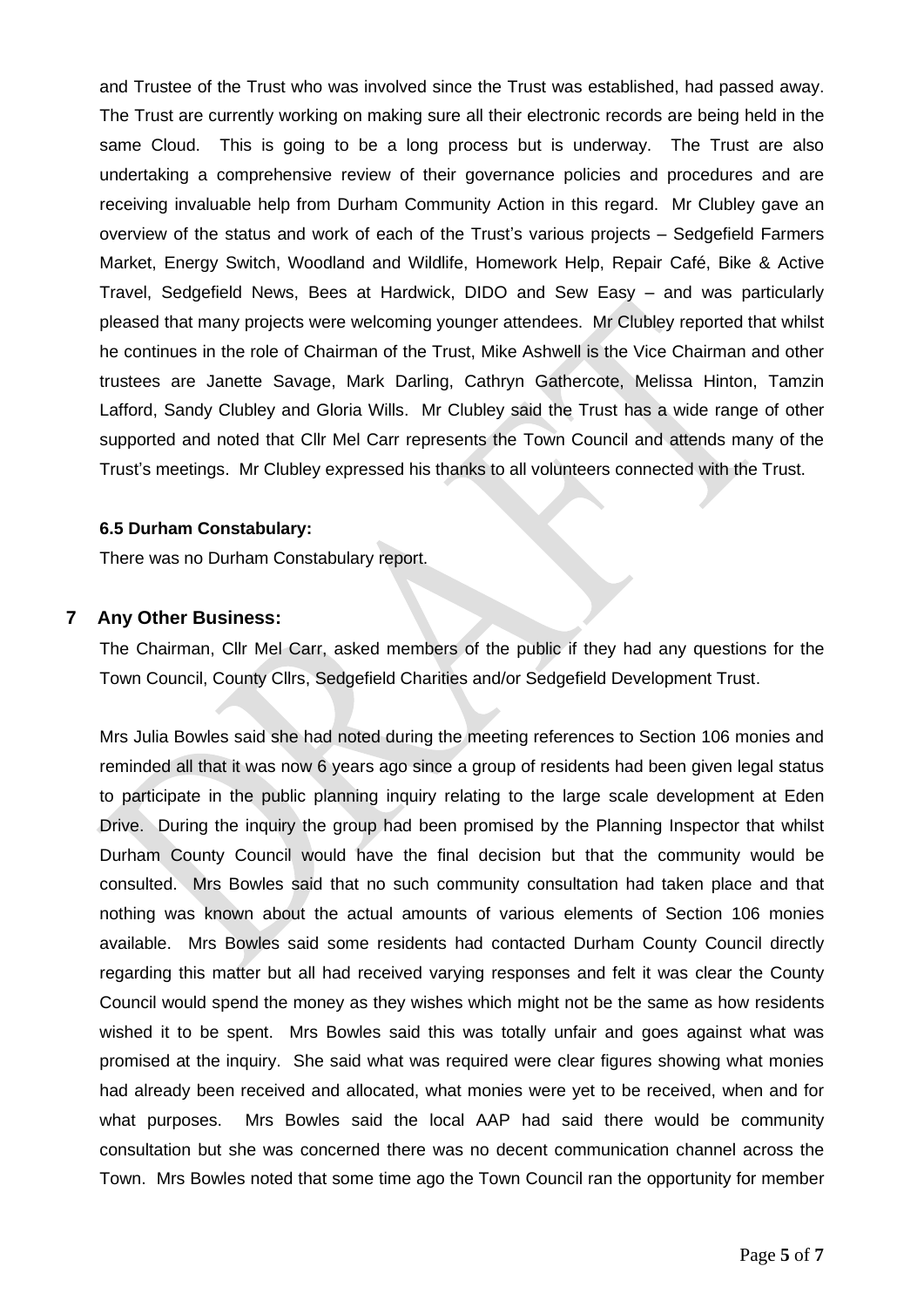of the public to meet one to one with Cllrs before meetings but these had not been successful. Mrs Bowles had suggested consideration be given to having some open meetings when members of the public can attend and speak about anything. Mrs Bowles believed linking with the Sedgefield Development Trust to host such could be an option and it was only by getting people together could there be real engagement. Mrs Bowles said there had not been consultation about the allocation of sports Section 106 monies and that the AAP had agreed with her when she challenged them about this. She also said it was unclear the exact amount of monies allocated to sport or why community monies had been used to supplement sport in the first instance. Mrs Bowles asked if the Town Council could do something about this. She understood people were apathetic if not given the right information but believed that sometimes people needed to be "stirred up" in order to take note. Mrs Bowles said it was important not to accept "waffle" from Durham County Council. Cllr Mel Carr said comments made by Mrs Bowles would be noted and considered in due course. Mr Clubley said the Development Trust would be willing to help in any way if possible. Mrs Bowles commented that there was often litter around the green youth shelter in the Town and suggested that a bin be placed next to it in order to encourage people to put their rubbish there. Cllr Mel Carr pointed out that four bins had been installed at that location over the years, two of which were set on fire, one was damaged by a car and another vandalized and pulled from its base. Cllr Carr also pointed out that litter is not just a problem at that location in the Town but across a much wider area.

The Chairman thanked the public for their participation.

## **8 Presentations:**

The presentations and various awards were during the second part of the Annual Town Meeting beginning at 7.37pm.

# **a) Presentation of Cheques from the Mayor's Charity:**

The Mayor, Cllr Ann Carr, said she had enjoyed her term of office and was delighted to present cheques to the following charities and local groups: -

- Young Minds
- Alzheimer Research UK
- Sedgefield Players
- SPYS
- Sedgefield Village Veterans
- Sedgefield In Bloom
- Pop In
- Alzheimers Memory Café
- Sedgefield Youth Club